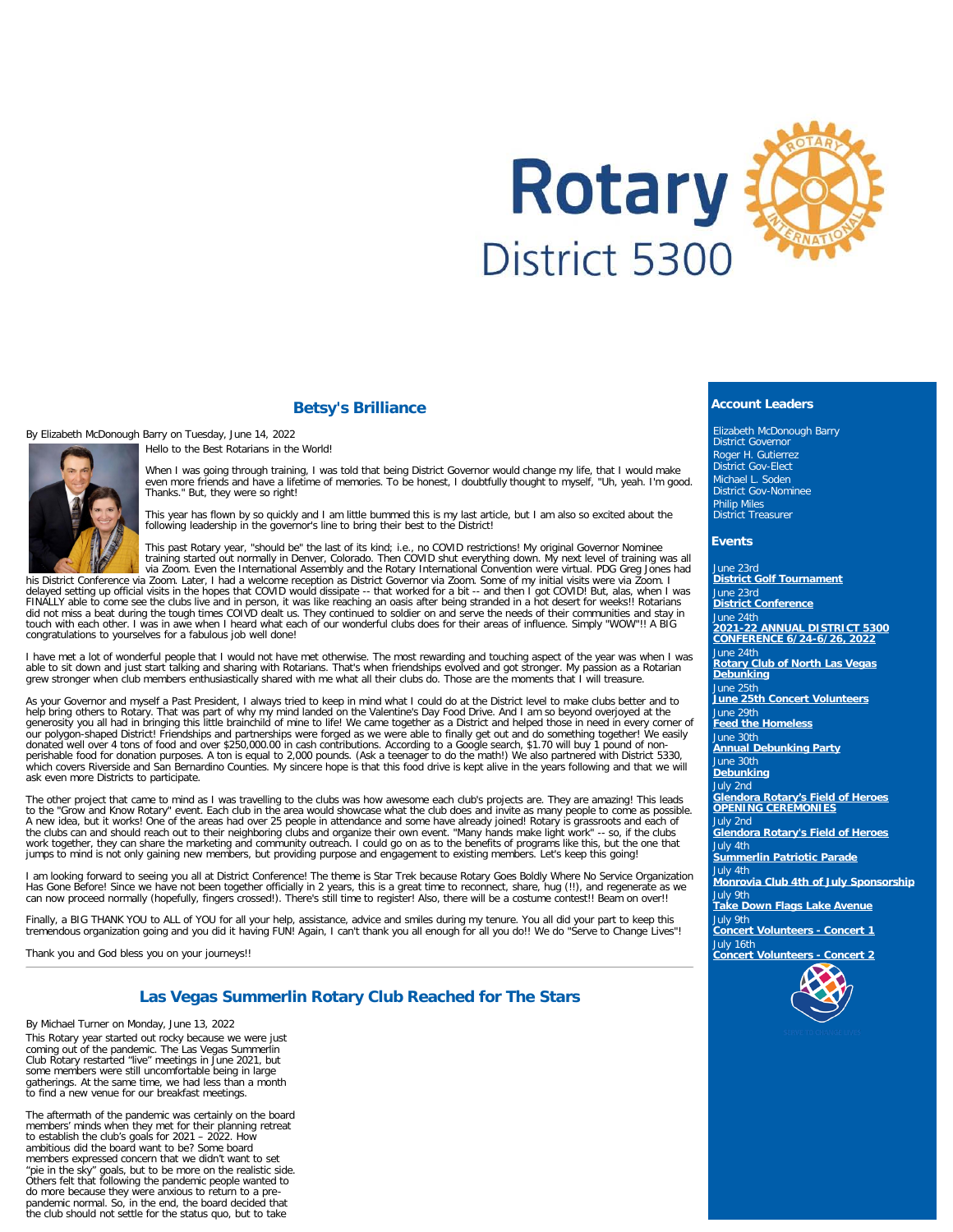

some risks and reach for the stars. The consensus was that we needed to reenergize the club.

Membership Chair Dave Padgett wanted to add 10 new

members; President-elect and Fundraising Chair Neil Roth<br>set his goal at about \$120,000 (gross revenue); community service chairs set the number of projects at 12 and volunteer hours at 2,800. The opening of the new year was the Debunking Party on July 6. We estimated 30 to 35 guests, but 65 showed up. Was this an omen for the remainder of the year? Here are some of the outcomes: 17 new members were added, giving the club a net six increase from the previous year;<br>25 projects were conducted; volunteer hours topped 3,800; and we raised \$188,000 ( previously the club only raised less than 20% of that amount.

A word of caution. Establishing goals is important for a club's success. However, they will not be realized without a fully engaged membership<br>who brings determination and dedication to the table. The best way to sum up wh the Stars!

# **The Rotary Club of Las Vegas Southwest Holds Annual**

By Keith Vern Thomas on Monday, June 13, 2022



for the paltry sum of \$1,000,000!)

Best of all, they awarded 44 Paul Harris Fellowships (each of which signifies a \$1,000 donation from a Southwest Rotarian to The Rotary<br>Foundation.) In addition, three Southwest Rotarians (Francesca Gilbert, Doug Malan, an club now has 19 Major Donors and has awarded over 750 Paul Harris Fellowships. Southwest Rotary also has the distinction of being the first<br>club in District 5300 to become a 100% Paul Harris Fellow Club, achieving that sta Tom Novotny was in attendance and presented the Paul Harris Fellowship and Major Donor awards.

Some of the projects that funds raised will support include:

- 1. Back to School Shopping Clothing and school supplies for "At Risk" children.
- 2. Happy Feet New shoes and socks provided at various "At Risk" schools.<br>3. Feed the Homeless Food, clothing and hygiene kits are provided for per

3. Feed the Homeless - Food, clothing and hygiene kits are provided for persons in need. 4. Opportunity Village's Magical Forest - We sponsor "At Risk" elementary students to visit Opportunity Village's Magical Forest in November/December.

5. Boys and Girls Club of Southern Nevada - We support the annual Boys Night Out and Girls Day events. We haveat least 2-3 volunteers who<br>basically "adopt" a child for a night and take them around the event for various act

6. Scholarships and Sponsorships:<br>a. Dan Stover Music Competition, TLC, RYLA, 4 Way Speech Contest<br>b. Las Vegas Southwest Rotary Club John and Lou Yoxen Memorial Scholarship – The Club offers a 4-year renewable scholarship of \$9,600 to a graduating senior who attends a Nevada college or university.

All in attendance had a fun, rewarding, and fulfilling evening, thanks in no small part to a great Gold Raffle Committee (Paul Gustilo, Joe Wittenwiler, Rebecca Collett, Melissa Brooks, Eric Colvin, Fred Fukumoto, and, of course, our totally awesome club President, Jordana Lane).



On May 26, 2022, the Rotary Club of Las Vegas Southwest held its annual "Gold Raffle" fundraiser. During the evening, Rotarians and guests had the chance to win

participate in drawings to win actual gold. Throughout the evening,  $$10,000$  in gold was awarded. They raised a ton of money for youth and community service

raffle prizes, to bid at a silent and a live auction, and to



projects, and had a lot of fun and good food (and a few libations.). Vern Ratzlaff, a former Southwest Rotarian and past President of the club, again provided stellar service as the live auctioneer.

The event was held at "Celebrity Cars Las Vegas". Owned by a Rotarian, it is a unique event space filled with millions of dollars in exotic and classic cars, motorcycles and more, including Al Capone's car (which can be yours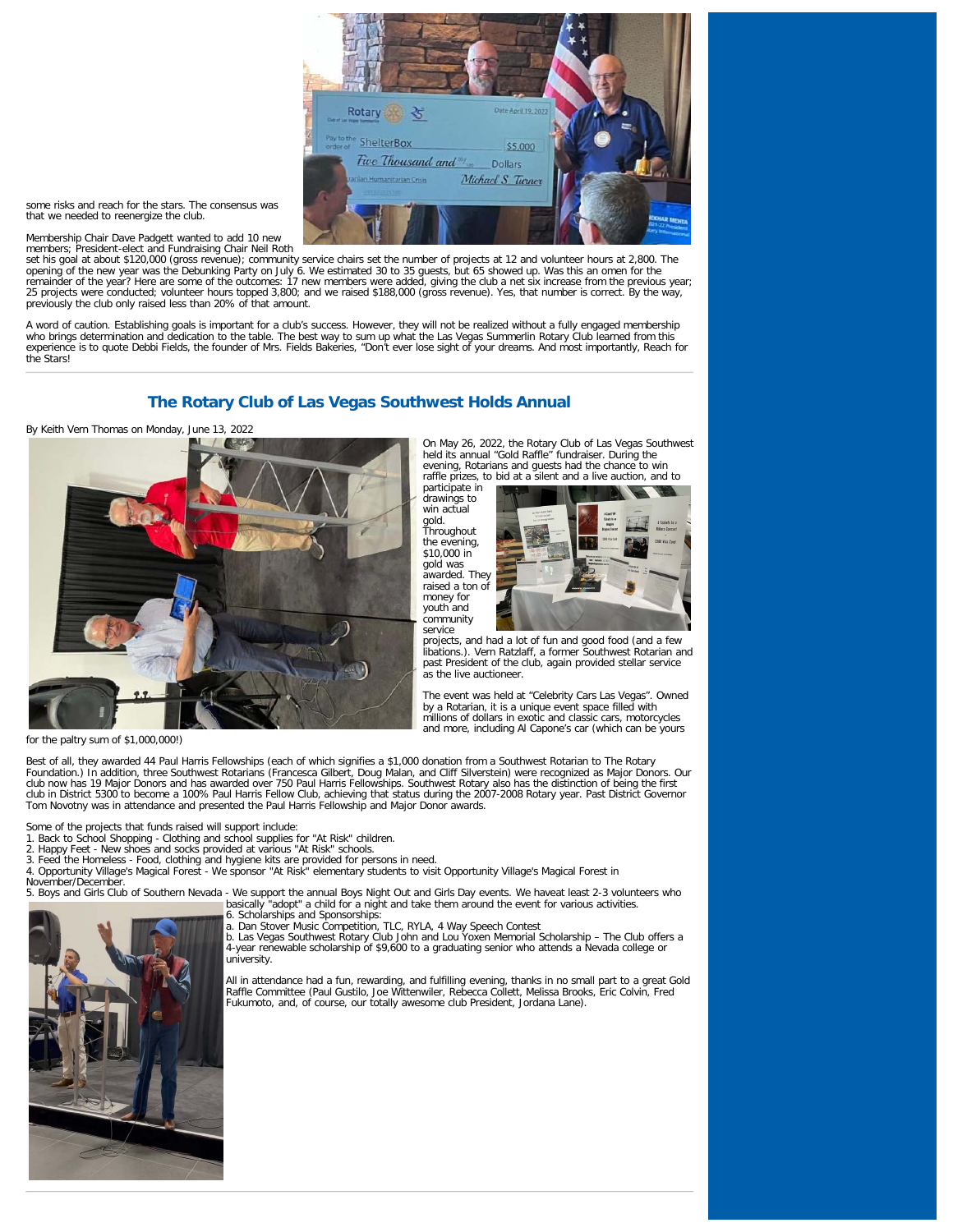# **Rotary Global Grant Scholar Mark Liang**

By William Payne on Monday, June 13, 2022 Hello Rotarians,

As the weather warms, things are coming back to life here in England. The grass is getting greener and students are finally leaving the library. I myself submitted my thesis today, which means I am finally free. Hooray!

These last few months have been jam-packed. I had some visitors from San Marino visit, and I made a few weekend<br>trips to warmer weather in Croatia and Spain. We are also in the midst of the Jubilee, celebrating 70 years of Elizabeth's reign. What a time to be in the United Kingdom -- I will be buying many half-off tea towels and mugs in the next weeks to take home.



It hasn't been all fun and games: I'm really proud that, with Rotary funding, I have led a research group authoring the<br>first national report looking at mental health amongst recent Hong Kong immigrants in Britain. The cou

#### <https://www.hongkongers.org.uk/mental-survey>

This year has been a fantastic opportunity for my own academic and personal growth, and I invite any recent graduate thinking about applying<br>for a Rotary Global Grant Scholarship to reach out. The Rotarians on both sides o fields, and I promise you that coming here is something that can have a meaningful impact on your life.

I'm coming home in a couple of months, but until then, there are backpacking trips to plan and May Balls to attend (in June, don't ask).

All the best,

Mark Liang

Wisteria blooming in Pembroke College, University of Cambridge:



The walk from my room to the Pembroke Library, on a rare sunny day:



## **The Antelope Valley's New Motto!**

By Gilda Moshir on Monday, June 13, 2022



At our recent Membership Meeting, we met Don Ryan, the President of Antelope Valley Rotary Club. He's about to finish his term as President. He has over a 30-year history with Rotary and has served as President eight times. A few years ago, his club was dwindling in size, as well as other clubs in the area. A discussion was held with members of the Clubs of Rosamond, Antelope Valley Sunrise, and Palmdale. With District help from Past District Governors Raghada Khoury, John Chase, and Luanne "Mama Lu" Arredondo, they collaborated with Gene Melchers, Sam Garcia, and Don to establish the merger of all three clubs into one nice size. They are now 3 years after the merger with new Bylaws and a new outlook for the larger Club. Each of the Club's Presidents took a turn as new President. Gene from the Rosamond Club was 1st, Sam Garcia from the Palmdale Club was 2nd and Don was 3rd.

The new club motto is, "Antelope Valley Rotary, The Morning, Noon and Night Club." They meet once a quarter in the Morning, once a month in Rosamond (20 miles from Palmdale) at lunchtime, and all other meetings are in Palmdale at nighttime.

This year alone the club has gained 8 new members and President Don was glowing with this news because he is

""hands-on" about membership. He shared that the club"<br>has connected with several area Chambers of Commerce and treats Rotary like a business. They are currently having a Fiesta fundraiser for an International Project: Breast Cancer Screening in Mexico. The club bought 400 tote bags with the Rotary Symbol and the People in Action logo.<br>These tote bags were filled with information about the Fiesta Rotary and other l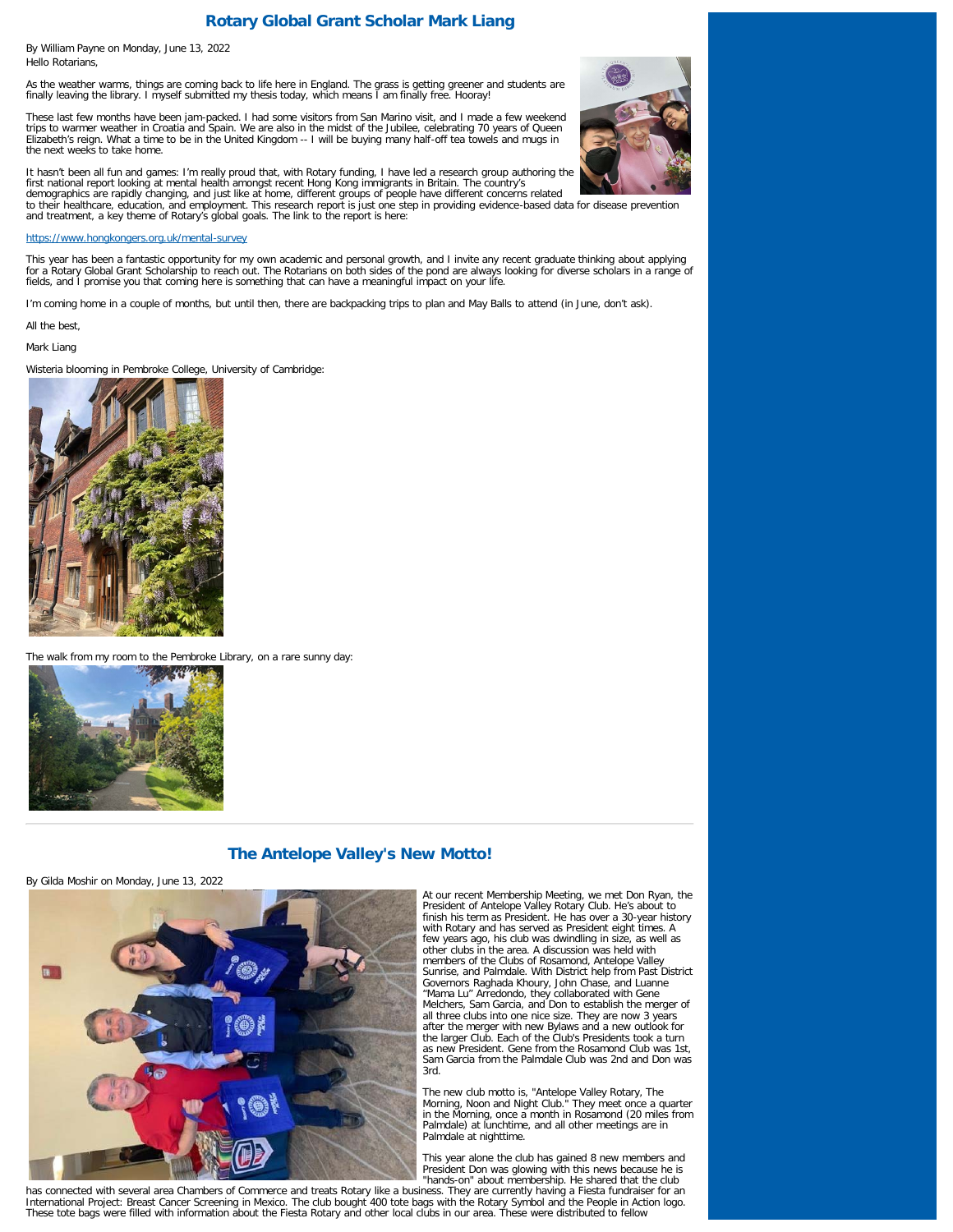#### businesspeople during luncheons and mixers at Chamber events.

The other clever idea Don shared was that the club bought 100 boxes of Girl Scout Cookies and affixed a label on the back with club<br>information and their Mission Statement. They gifted the cookies to First Responders and A

Great job Antelope Valley! Keep up the good work!



## **Grow and Know Rotary Challenge**

#### By Gilda Moshir on Monday, June 13, 2022



I'd like to invite the ROTARY community to attend and register for another GROW<br>& KNOW ROTARY event on Thursday, June 30 from 4 - 8:30 pm at the San Gabriel<br>Hitton Hotel - this is a MEGAMIX EXPO designed for business owner their businesses from human resources to insurance to current laws. D5300 Rotary will be an exhibitor - we need your help to come REP your club.

Reach out to Gilda Moshir at gmoshir@gmail.com to offer your help.

Registration is required for the MEGAMIX EXPO - you can register by visiting this site:<https://www.sgvmegamixexpo.com/>

and enter this promo code to get the registration fee of \$20 waived. Promo Code VIPGilda2022

| $\overline{\phantom{a}}$ |                                                                                                  |  |
|--------------------------|--------------------------------------------------------------------------------------------------|--|
|                          |                                                                                                  |  |
|                          |                                                                                                  |  |
|                          |                                                                                                  |  |
|                          |                                                                                                  |  |
| Purpose.                 | the control of the control of the control of the control of<br>the control of the control of the |  |
|                          | Approved By: Approval Date: Approval Date:                                                       |  |
|                          |                                                                                                  |  |
|                          |                                                                                                  |  |
|                          | the control of the control of the control of the control of                                      |  |
|                          |                                                                                                  |  |
|                          |                                                                                                  |  |
|                          |                                                                                                  |  |
|                          | Date of Check Check Number (New York Number)                                                     |  |
| Amount of Check: S       |                                                                                                  |  |

Rotary **OD** Devels







#### **Rotarians Being Recognized: Chehab Elewar**

By Luanne Arrendondo on Monday, June 13, 2022



He has been instrumental in helping many clubs across California and Nevada. Please take a look at the article from Mediators Beyond Borders International! The article link is below:

<https://mediatorsbeyondborders.org/a-resilient-rotarian-member-spotlight-chehab-elawar/>